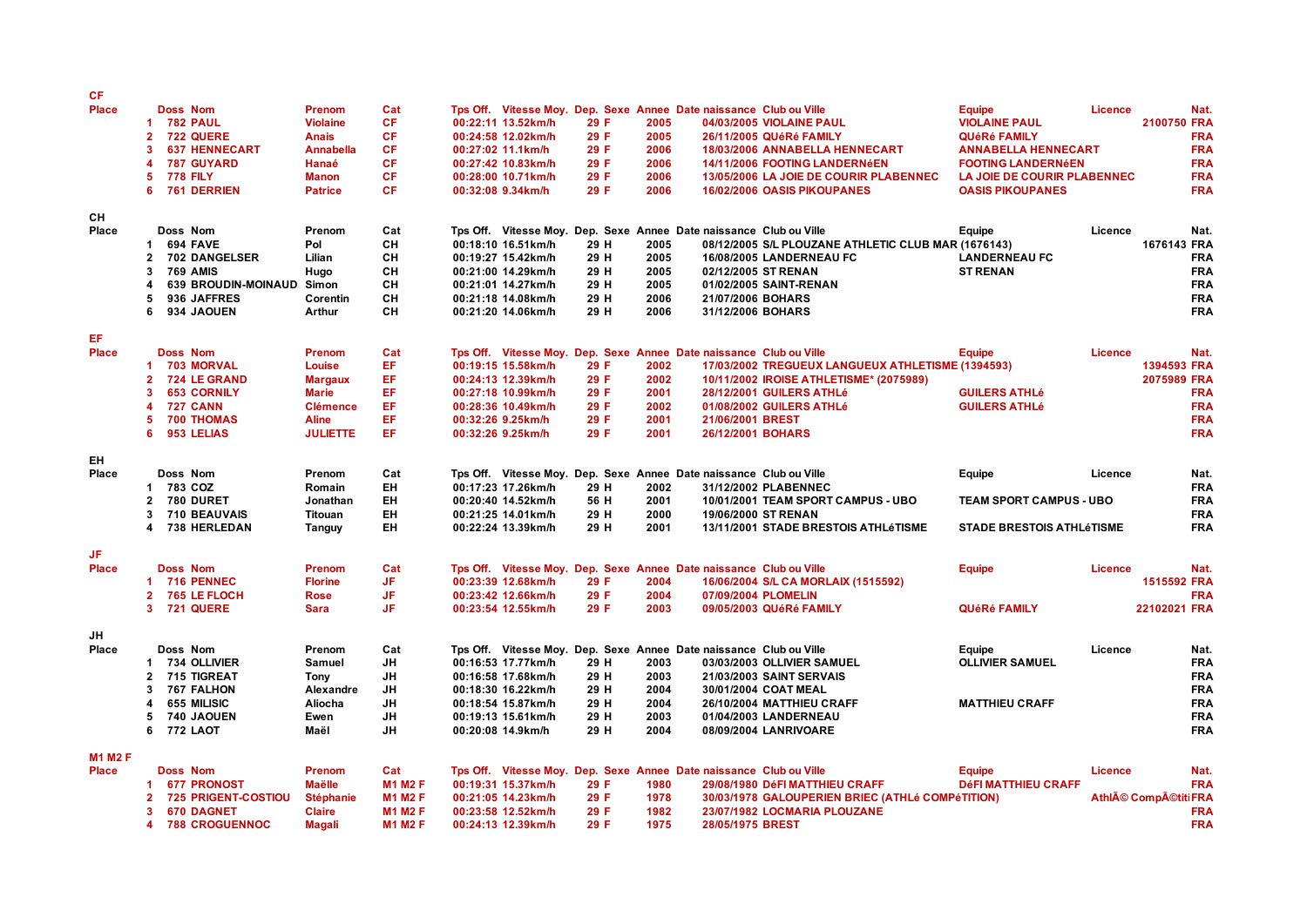|                         | 5.             | <b>661 SALIOU-GUIVARCH</b> | <b>Marie</b>       | <b>M1 M2 F</b> |                  | 00:24:36 12.2km/h  | 29 F | 1979 |                                                                    | 10/08/1979 BOHARS                                  |                               |                | <b>FRA</b>  |
|-------------------------|----------------|----------------------------|--------------------|----------------|------------------|--------------------|------|------|--------------------------------------------------------------------|----------------------------------------------------|-------------------------------|----------------|-------------|
|                         | 6              | 719 QUERE                  | Carole             | <b>M1 M2 F</b> |                  | 00:24:58 12.02km/h | 29 F | 1973 |                                                                    | 11/05/1973 QUéRé FAMILY                            | <b>QUéRé FAMILY</b>           |                | <b>FRA</b>  |
| M1 M2 H                 |                |                            |                    |                |                  |                    |      |      |                                                                    |                                                    |                               |                |             |
| Place                   |                | Doss Nom                   | Prenom             | Cat            |                  |                    |      |      | Tps Off. Vitesse Moy. Dep. Sexe Annee Date naissance Club ou Ville |                                                    | Equipe                        | Licence        | Nat.        |
|                         | 1              | 940 BELLIER                | <b>LUDWIC</b>      | M1 M2 H        |                  | 00:17:19 17.32km/h | 29 H | 1976 |                                                                    | 23/12/1976 PAYS DE LANDERNEAU ATHLETISME (1190582) |                               |                | 1190582 FRA |
|                         | $\overline{2}$ | 678 ROUE                   | <b>Patrick</b>     | M1 M2 H        |                  | 00:18:09 16.53km/h | 29 H | 1980 |                                                                    | 21/05/1980 TEAM TRAIL ABER BENOIT                  | <b>TEAM TRAIL ABER BENOIT</b> |                | <b>FRA</b>  |
|                         | 3              | 950 MANACH                 | Stéphane           | M1 M2 H        |                  | 00:18:18 16.39km/h | 29 H | 1981 |                                                                    | 26/10/1981 PLOUZANE                                |                               |                | <b>FRA</b>  |
|                         | 4              | <b>770 HALL</b>            | <b>Mathieu</b>     | M1 M2 H        |                  | 00:18:21 16.35km/h | 29 H | 1975 |                                                                    | 01/02/1975 MATHIEU HALL                            | <b>MATHIEU HALL</b>           |                | <b>FRA</b>  |
|                         | 5              | 663 CADIOU                 | Alain              | M1 M2 H        |                  | 00:18:26 16.27km/h | 29 H | 1980 |                                                                    | 19/02/1980 S/L STADE LESNEVEN (151981)             |                               |                | 151981 FRA  |
|                         | 6              | 666 LE MOIGNE              | Olivier            | M1 M2 H        |                  | 00:18:44 16.01km/h | 29 H | 1978 | 19/04/1978 BREST                                                   |                                                    |                               |                | <b>FRA</b>  |
| <b>M3 M4 F</b>          |                |                            |                    |                |                  |                    |      |      |                                                                    |                                                    |                               |                |             |
| <b>Place</b>            |                | <b>Doss Nom</b>            | <b>Prenom</b>      | Cat            |                  |                    |      |      | Tps Off. Vitesse Moy. Dep. Sexe Annee Date naissance Club ou Ville |                                                    | <b>Equipe</b>                 | <b>Licence</b> | Nat.        |
|                         | 1              | <b>652 TERENTE CORRE</b>   | <b>Maria</b>       | <b>M3 M4 F</b> |                  | 00:21:36 13.89km/h | 29 F | 1967 |                                                                    | 20/12/1967 STADE BRESTOIS * (1184655)              |                               |                | 1184655 FRA |
|                         | $\mathbf{2}$   | 744 COLIN                  | Agnès              | <b>M3 M4 F</b> |                  | 00:23:29 12.78km/h | 29 F | 1972 |                                                                    | 01/03/1972 LA FOULÉE RENANAISE                     | <b>LA FOULÉE RENANAISE</b>    |                | <b>FRA</b>  |
|                         | 3              | 776 LAMOUR                 | <b>Christelle</b>  | <b>M3 M4 F</b> |                  | 00:24:08 12.43km/h | 29 F | 1970 |                                                                    | 11/03/1970 DéFI MATTHIEU CRAFF                     | <b>DéFI MATTHIEU CRAFF</b>    |                | <b>FRA</b>  |
|                         | Δ              | <b>697 LE ROUX</b>         | <b>Nathalie</b>    | <b>M3 M4 F</b> |                  | 00:24:55 12.04km/h | 29 F | 1972 |                                                                    | 24/10/1972 DéFI MATTHIEU CRAFF                     | <b>DéFI MATTHIEU CRAFF</b>    |                | <b>FRA</b>  |
|                         | 5              | <b>731 MARC</b>            | <b>Laurence</b>    | <b>M3 M4 F</b> |                  | 00:27:57 10.73km/h | 51 F | 1966 |                                                                    | 06/12/1966 WITRY LES REIMS                         |                               |                | <b>FRA</b>  |
|                         | 6              | <b>699 JAOUEN</b>          | <b>Marie-odile</b> | <b>M3 M4 F</b> |                  | 00:28:00 10.71km/h | 29 F | 1966 |                                                                    | 12/02/1966 DéFI MATTHIEU CRAFF                     | <b>DéFI MATTHIEU CRAFF</b>    |                | <b>FRA</b>  |
|                         |                |                            |                    |                |                  |                    |      |      |                                                                    |                                                    |                               |                |             |
| M3 M4 H                 |                |                            |                    |                |                  |                    |      |      |                                                                    |                                                    |                               |                |             |
| Place                   |                | Doss Nom                   | Prenom             | Cat            |                  |                    |      |      | Tps Off. Vitesse Moy. Dep. Sexe Annee Date naissance Club ou Ville |                                                    | Equipe                        | Licence        | Nat.        |
|                         | 1.             | <b>739 BERNARD</b>         | Jean-rené          | M3 M4 H        |                  | 00:17:25 17.22km/h | 29 H | 1968 |                                                                    | 26/04/1968 JEAN-RENé BERNARD                       | <b>JEAN-RENé BERNARD</b>      |                | 100832 FRA  |
|                         | $\overline{2}$ | <b>656 CABON</b>           | CHRISTOPHE M3 M4 H |                |                  | 00:20:50 14.4km/h  | 29 H | 1971 |                                                                    | 01/03/1971 PLOUGONVELIN                            |                               |                | <b>FRA</b>  |
|                         | 3              | <b>675 GLORENNEC</b>       | Denis              | <b>M3 M4 H</b> |                  | 00:22:48 13.16km/h | 29 H | 1968 |                                                                    | 27/07/1968 PAYS DE LANDERNEAU ATHLETISME (861943)  |                               |                | 861943 FRA  |
|                         | 4              | 955 CROZETIERE             | <b>Clément</b>     | <b>M3 M4 H</b> |                  | 00:23:04 13.01km/h | 29 H | 1900 |                                                                    | 01/01/1900 GOUESNOU                                |                               |                | <b>FRA</b>  |
|                         | 5              | <b>717 LE ROUX</b>         | Eric               | <b>M3 M4 H</b> |                  | 00:23:24 12.82km/h | 29 H | 1968 |                                                                    | 25/03/1968 ERIC LE ROUX                            | <b>ERIC LE ROUX</b>           |                | <b>FRA</b>  |
|                         | 6              | 768 HAMEL                  | <b>Thierry</b>     | M3 M4 H        |                  | 00:26:11 11.46km/h | 29 H | 1969 |                                                                    | 04/05/1969 LOCMARIA-PLOUZANE                       |                               |                | <b>FRA</b>  |
| <b>M5 M6 F</b>          |                |                            |                    |                |                  |                    |      |      |                                                                    |                                                    |                               |                |             |
| Place                   |                | <b>Doss Nom</b>            | Prenom             | Cat            |                  |                    |      |      | Tps Off. Vitesse Moy. Dep. Sexe Annee Date naissance Club ou Ville |                                                    | <b>Equipe</b>                 | Licence        | Nat.        |
|                         | 1.             | <b>781 DIROU</b>           | Annie              | <b>M5 M6 F</b> |                  | 00:27:38 10.86km/h | 29 F | 1957 |                                                                    | 01/03/1957 ROSCOFF                                 |                               |                | <b>FRA</b>  |
|                         | $\mathbf{2}$   | <b>733 GUENEUGUES</b>      | <b>Christine</b>   | <b>M5 M6 F</b> | 00:31:54 9.4km/h |                    | 29 F | 1960 | 23/09/1960 BREST                                                   |                                                    |                               |                | <b>FRA</b>  |
|                         | 3              | <b>689 COUGARD</b>         | <b>Corinne</b>     | <b>M5 M6 F</b> |                  | 00:33:29 8.96km/h  | 29 F | 1957 |                                                                    | 25/12/1957 GUILERS ATHLé                           | <b>GUILERS ATHLé</b>          |                | <b>FRA</b>  |
|                         | 4              | <b>664 LASTENNET</b>       | <b>Maryse</b>      | <b>M5 M6 F</b> |                  | 00:36:30 8.22km/h  | 29 F | 1960 |                                                                    | 09/12/1960 BOHARS                                  |                               |                | <b>FRA</b>  |
|                         |                |                            |                    |                |                  |                    |      |      |                                                                    |                                                    |                               |                |             |
| <b>M5 M6 H</b><br>Place |                | Doss Nom                   | Prenom             | Cat            |                  |                    |      |      | Tps Off. Vitesse Moy. Dep. Sexe Annee Date naissance Club ou Ville |                                                    | Equipe                        | Licence        | Nat.        |
|                         | 1              | 692 MASSON                 | <b>Bruno</b>       | <b>M5 M6 H</b> |                  | 00:19:34 15.33km/h | 29 H | 1961 |                                                                    | 15/05/1961 GUIPAVAS OXYGèNE                        | <b>GUIPAVAS OXYGèNE</b>       |                | <b>FRA</b>  |
|                         | $\mathbf{2}$   | <b>775 DESMOTS</b>         | Gerard             | <b>M5 M6 H</b> |                  | 00:19:58 15.03km/h | 29 H | 1959 |                                                                    | 31/10/1959 GERARD DESMOTS                          | <b>GERARD DESMOTS</b>         |                | 450425 FRA  |
|                         | 3              | 749 ARCHER                 | <b>Gilles</b>      | <b>M5 M6 H</b> |                  | 00:21:32 13.93km/h | 29 H | 1962 |                                                                    | 09/02/1962 PLOUGASTEL DAOULAS                      |                               |                | <b>FRA</b>  |
|                         | Δ              | 687 KERJEAN                | Marc               | <b>M5 M6 H</b> |                  | 00:21:57 13.67km/h | 29 H | 1962 |                                                                    | 27/02/1962 ACDC TRIATHLON ()                       |                               |                | <b>FRA</b>  |
|                         | 5              | 938 CARIOU                 | Yann               | <b>M5 M6 H</b> |                  | 00:23:00 13.04km/h | н    | 1953 | 10/10/1953                                                         |                                                    |                               |                | <b>FRA</b>  |
|                         | 6              | 952 RIVOAL                 | Ferdinand          | <b>M5 M6 H</b> |                  | 00:24:59 12.01km/h | 29 H | 1953 |                                                                    | 29/04/1953 GUILERS                                 |                               |                | <b>FRA</b>  |
|                         |                |                            |                    |                |                  |                    |      |      |                                                                    |                                                    |                               |                |             |
| <b>M7 M8 F</b>          |                |                            |                    |                |                  |                    |      |      |                                                                    |                                                    |                               |                |             |
| Place                   |                | <b>Doss Nom</b>            | <b>Prenom</b>      | Cat            |                  |                    |      |      | Tps Off. Vitesse Moy. Dep. Sexe Annee Date naissance Club ou Ville |                                                    | <b>Equipe</b>                 | Licence        | Nat.        |
|                         |                | 1 751 LE BAS               | <b>Malou</b>       | <b>M7 M8 F</b> |                  | 00:44:38 6.72km/h  | F    | 1952 |                                                                    | 22/11/1952 SCLEROSE EN PLAQUE                      | <b>SCLEROSE EN PLAQUE</b>     |                | <b>FRA</b>  |
| <b>M7 M8 H</b>          |                |                            |                    |                |                  |                    |      |      |                                                                    |                                                    |                               |                |             |
| Place                   |                | Doss Nom                   | Prenom             | Cat            |                  |                    |      |      | Tps Off. Vitesse Moy. Dep. Sexe Annee Date naissance Club ou Ville |                                                    | Equipe                        | Licence        | Nat.        |
|                         | $\mathbf 1$    | 688 LAVANANT               | Jean-pierre        | <b>M7 M8 H</b> |                  | 00:34:48 8.62km/h  | 29 H | 1949 | 16/08/1949 BREST                                                   |                                                    |                               |                | <b>FRA</b>  |